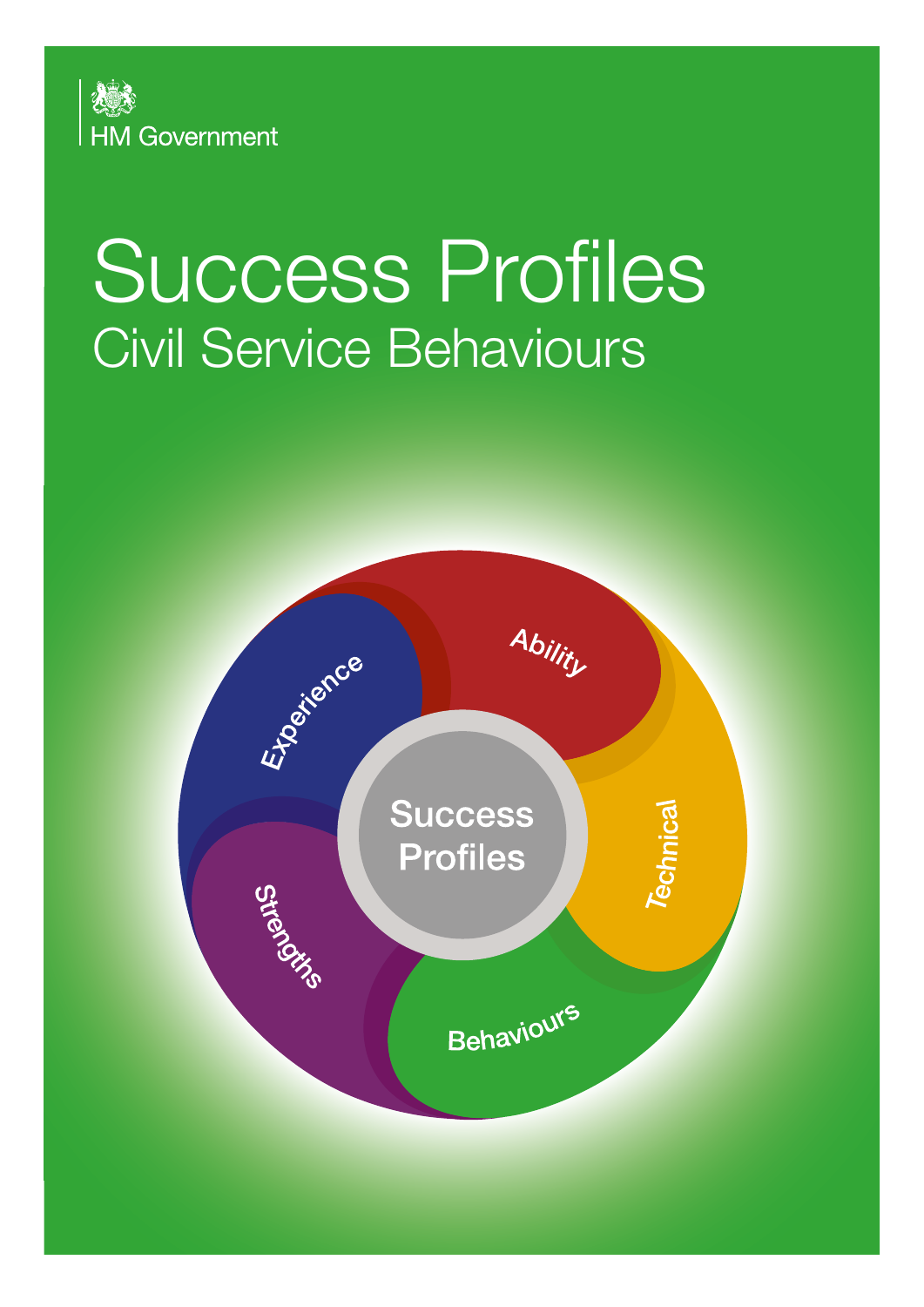### What are Success Profiles?



The Success Profile Framework is being introduced to attract and retain people of talent and experience from a range of sectors and all walks of life, in line with the commitment in the Civil Service Workforce Plan.

The Success Profile Framework moves recruitment away from using a purely competency based system of assessment. It introduces a more flexible framework which assesses candidates against a range of elements using a variety of selection methods. This will give the best possible chance of finding the right person for the job, driving up performance and improving diversity and inclusivity.

The elements that can be assessed to find the best candidate for the role are:

- **Behaviours** the actions and activities that people do which result in effective performance in a job.
- **Strengths** the things we do regularly, do well and that motivate us.
- Ability the aptitude or potential to perform to the required standard.
- **Experience** the knowledge or mastery of an activity or subject gained through involvement in or exposure to it.
- **Technical** the demonstration of specific professional skills, knowledge or qualifications.

Not all elements are relevant to every role, so the makeup of the Success Profile should be different for different types of job to improve the chances of getting the best person for the role.

### Civil Service Behaviours

Behaviours are the actions and activities that people do which result in effective performance in a job.

The Civil Service has defined a set of behaviours that, when demonstrated, are associated with job success. Civil Service Behaviours are specific to the grade level of the job role.

It is important to remember that recruiting managers will choose a selection of behaviours which are best suited to the specific job role. You will not be asked to demonstrate all Civil Service Behaviours for one role.

The examples of the behaviours are designed to give an overview of what is expected of individuals at each level. There is no expectation that all individuals will need to demonstrate every part of each example to be successful.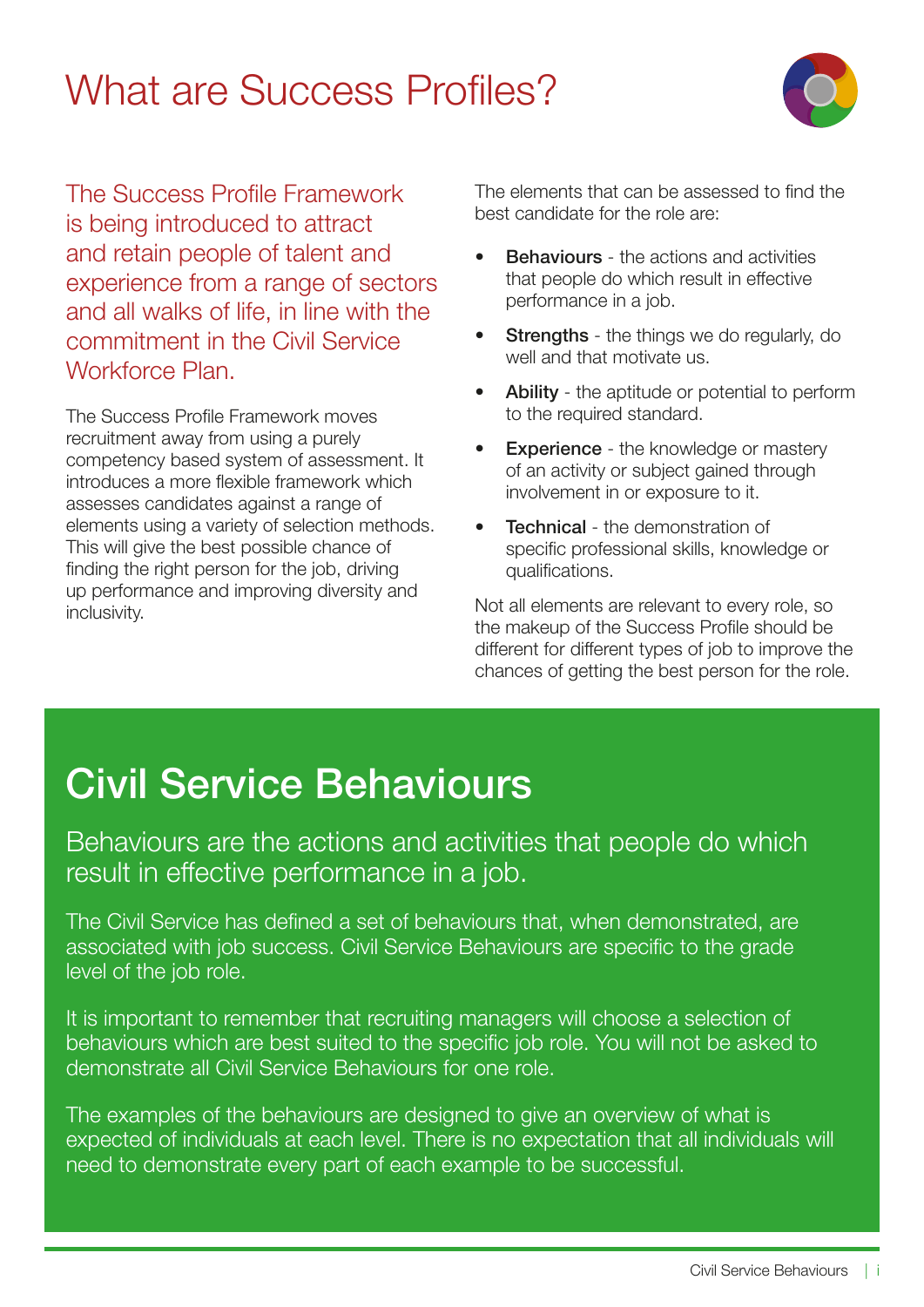### Why we assess behaviours



When looking at behaviours, we want to get an understanding of the actions and activities that you have done (or would do) that result in effective performance in a job.

As behaviours can be observed and measured, they can help us to predict what your performance in the role could be.

If a recruiting manager wishes to assess behaviours they will review the Civil Service Behaviours to determine which are most relevant to the job role. Read the job description carefully to see which behaviours are required for the job you are applying for.

### How we assess behaviours

Behaviours can be assessed in a number of ways and at various stages of the recruitment process, including:

- Application form
- CV
- Civil Service Judgement Test
- Interview
- Presentation
- In-tray exercise
- Written analysis/exercise
- Personality test
- Job related simulation
- Group exercise/discussion
- Role-play
- Oral briefing
- Assessment centre.

Depending on the type of assessment, for example in an application form or at an interview, you may be asked to give examples of when you have demonstrated a particular behaviour.

This might be at work or somewhere else such as work experience, volunteering or in connection with a hobby.

Alternatively, you may be asked how you would behave in a given situation, for example by using Situational Judgement Tests or through situational interview questions. You could also be asked to demonstrate a behaviour in real-time, for example during a structured behavioural assessment.

Your behaviours may be assessed alongside other elements of the Success Profile to get a more rounded picture of your suitability for the role. The job description will outline the elements required for the role and the selection method(s) that will be used.

The Civil Service is a diverse and inclusive workplace and we want to help you demonstrate your full potential whatever type of assessment is used. If you require any reasonable adjustments to our recruitment process please let the recruiting manager know. Examples of adjustments include providing documents in large print or braille, allowing more time for a test or interview or providing assistance at an assessment centre.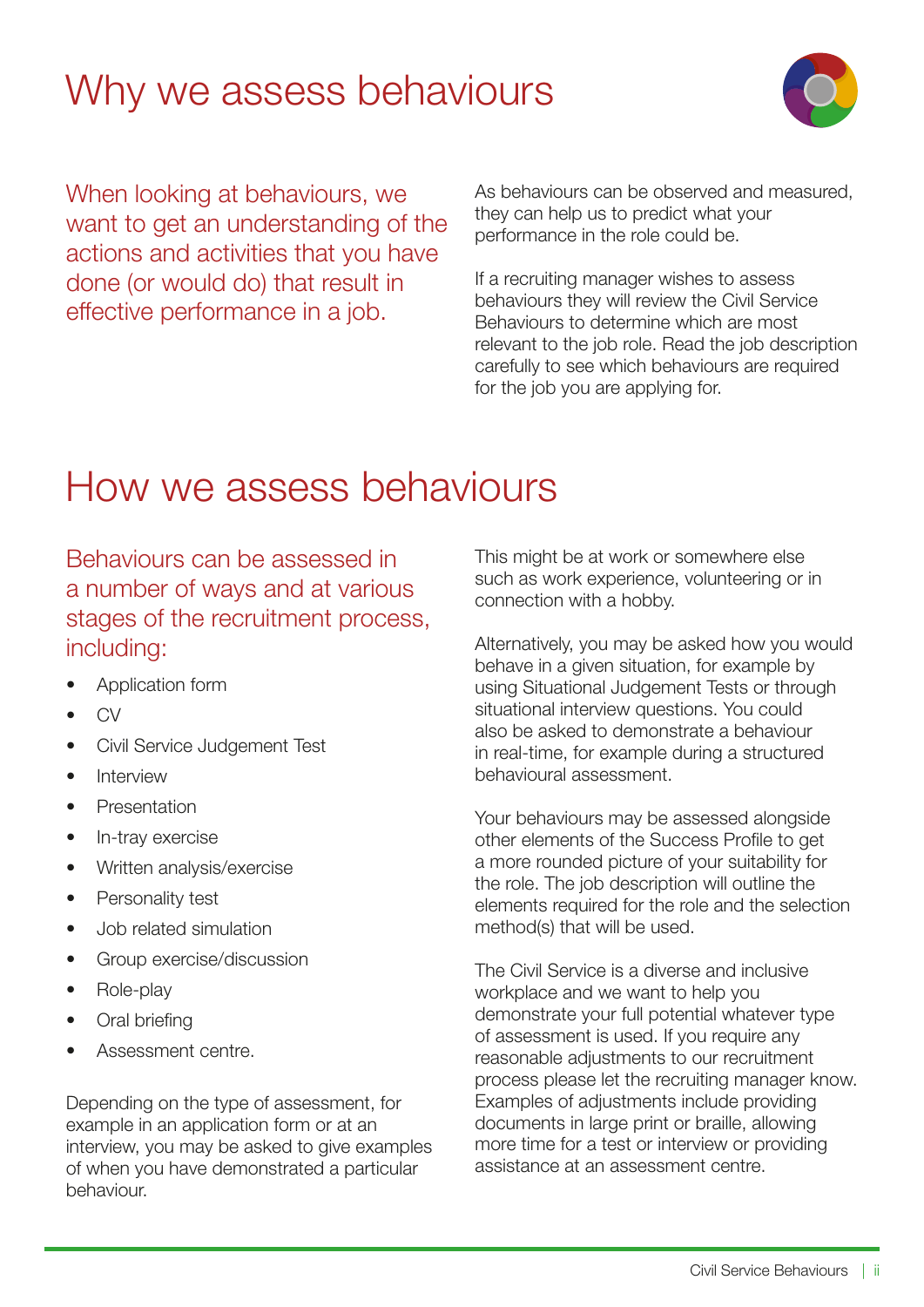### Definitions of Behaviours

### Seeing the Big Picture

Understand how your role fits with and supports organisational objectives. Recognise the wider Civil Service priorities and ensure work is in the national interest.

#### Changing and Improving

Seek out opportunities to create effective change and suggest innovative ideas for improvement. Review ways of working, including seeking and providing feedback.

#### Making Effective Decisions

Use evidence and knowledge to support accurate, expert decisions and advice. Carefully consider alternative options, implications and risks of decisions.

### **Leadership**

Show pride and passion for public service. Create and engage others in delivering a shared vision. Value difference, diversity and inclusion, ensuring fairness and opportunity for all.

#### Communicating and Influencing

Communicate purpose and direction with clarity, integrity and enthusiasm. Respect the needs, responses and opinions of others.

### Working Together

Form effective partnerships and relationships with people both internally and externally, from a range of diverse backgrounds, sharing information, resources and support.

#### Developing Self and Others

Focus on continuous learning and development for self, others and the organisation as a whole.

#### Managing a Quality Service

Deliver service objectives with professional excellence, expertise and efficiency, taking account of diverse customer needs.

#### Delivering at Pace

Take responsibility for delivering timely and quality results with focus and drive.









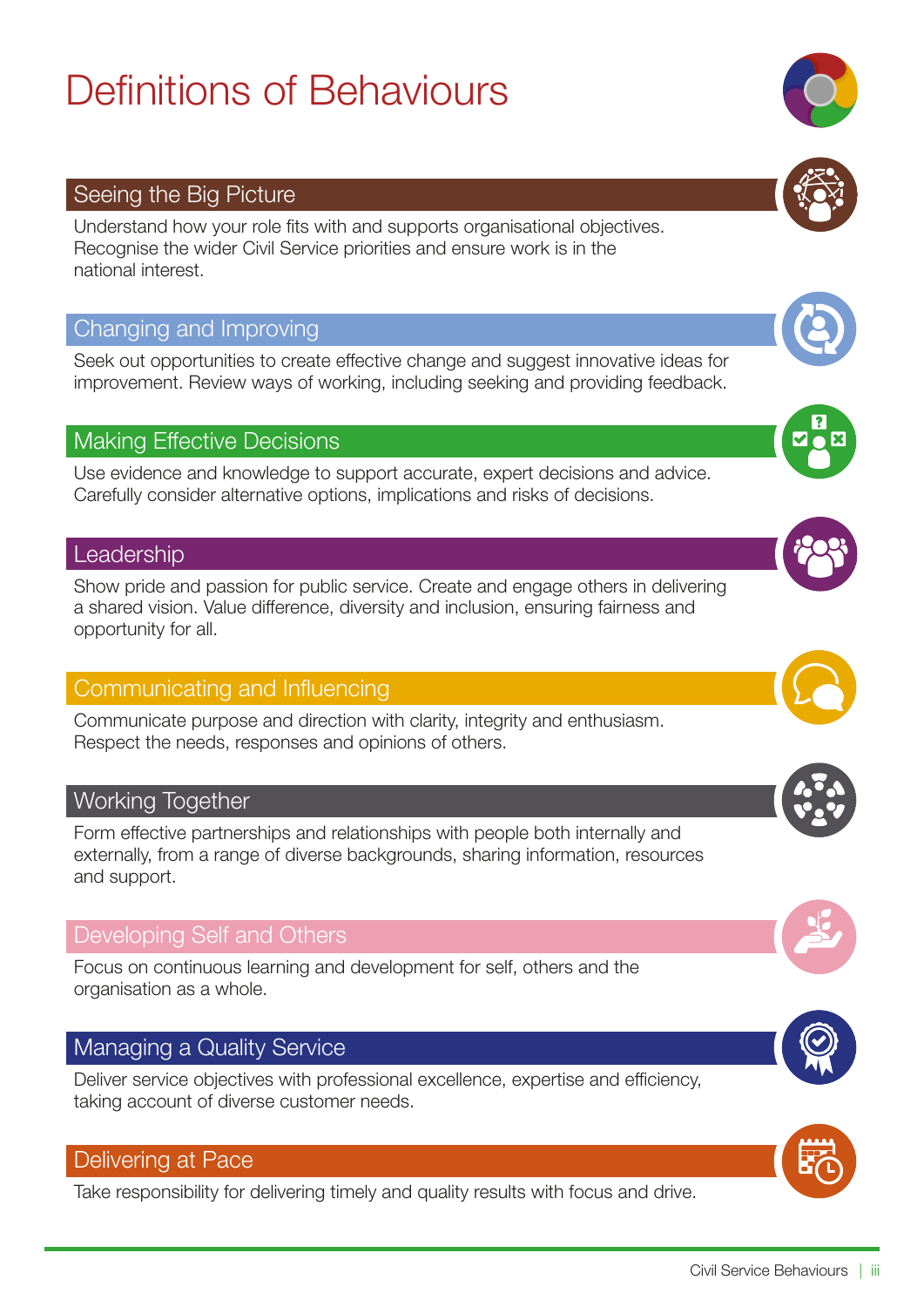### **Contents**



| Level 1        | AA and AO or equivalent       |    |
|----------------|-------------------------------|----|
| <b>Level 2</b> | EO or equivalent              | З  |
| Level 3        | HEO and SEO or equivalent     | 5  |
| Level 4        | Grade 7 and 6 or equivalent   | 8  |
| Level 5        | Deputy Director or equivalent | 11 |
| Level 6        | Director and Director General | 14 |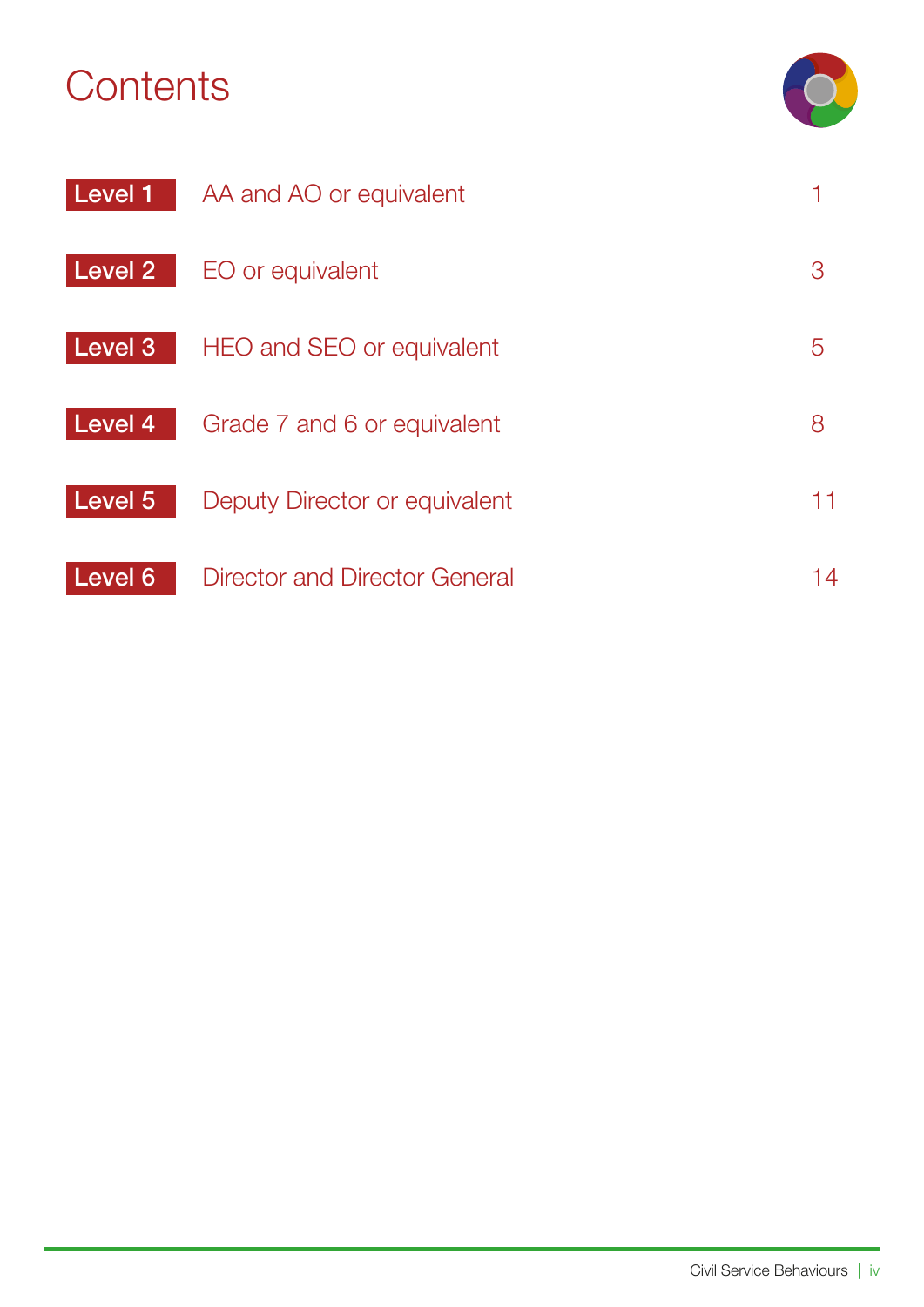### Level 1 - AA and AO or equivalent

#### <span id="page-5-0"></span>Examples of behaviours at this level are:

#### Seeing the Big Picture

Understand what your responsibilities are and how these contribute to the priorities of your team. Consider the varied impact your work could have on individuals with different needs and from other backgrounds. Gather information from both inside and outside of the organisation to inform your area of work.

#### Changing and Improving

Review ways of working and suggest improvements, including how to make full use of new digital technologies. Learn new procedures and help colleagues to do the same. Query any issues that arise from changes in a suitable way. Respond in an effective and appropriate manner when emergencies arise.

#### Making Effective Decisions

Use guidance, analyse relevant information and ask colleagues for input to support decision making. Identify and deal with any errors or gaps in information before making a decision. Consider the diverse needs of those affected by decisions and how it will impact them. Provide advice and feedback to support others in making accurate decisions. Ask others to clarify decisions when confused and query any issues that arise constructively.

#### Leadership

Show enthusiasm for your work and take personal accountability for your role. Demonstrate responsibility for your own objectives. Act in a fair, inclusive and respectful way when dealing with others. Be considerate and understanding of other people's points of view. Understand and support the objectives of the wider team. Demonstrate consideration of the wider consequences of own actions.

#### Communicating and Influencing

Put forward your views in a clear, constructive and considerate manner. Use an appropriate method of communication for each person such as an email, telephone call or face-to-face, taking into consideration their individual needs. Use plain and simple language, being careful to check written work for errors. Consider the impact of language used on different groups of stakeholders. Remain honest and truthful when explaining opinions. Listen and ask questions to ensure your understanding.







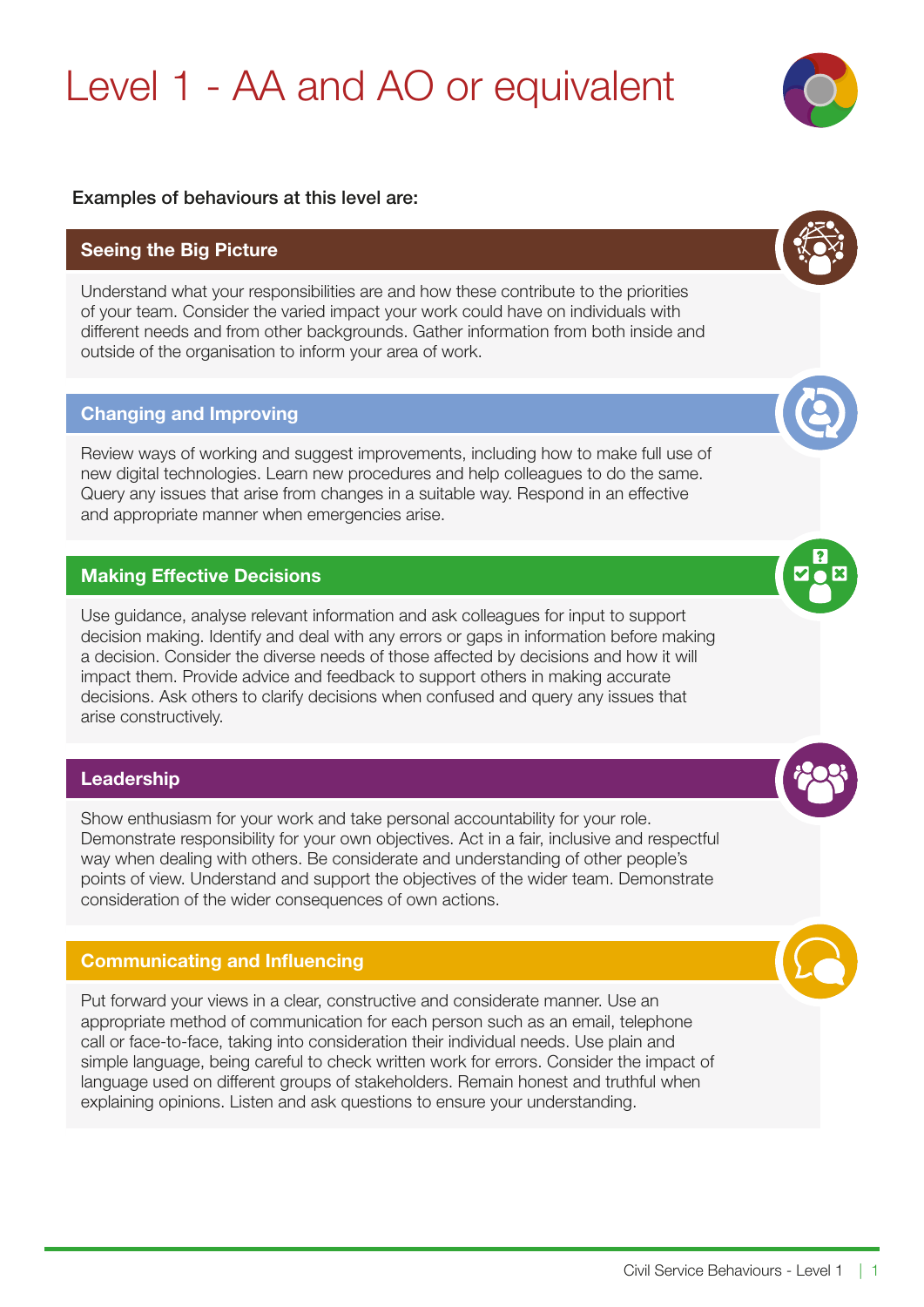### Level 1 - AA and AO or equivalent

#### Examples of behaviours at this level are:

#### Working Together

Proactively contribute to the work of the whole team and remain open to taking on new and different roles. Get to know your colleagues and build supportive relationships. Listen to alternative perspectives and needs, responding sensitively and checking understanding where necessary. Ask for help when needed and support others when the opportunity arises. Be aware of the need to consider your own wellbeing and that of your colleagues. Understand that bullying, harassment and discrimination are unacceptable.

#### Developing Self and Others

Identify gaps in your skills and knowledge and make plans of how to develop these. Take time to achieve development objectives. Listen to and act on feedback from colleagues to find areas you can develop. Share knowledge and skills learnt with colleagues to contribute to the learning and development of the whole team.

#### Managing a Quality Service

Gain a clear understanding of customers' needs and expectations. Plan, organise and manage your own time to deliver a high quality service which gives taxpayers a good return for their money. Act to prevent problems by identifying issues, reporting them and providing solutions. Keep customers and all colleagues up to date with progress. Show customers where to access relevant information and support that will help them to use services more effectively.

#### Delivering at Pace

Always work with focus and pace to get the job done on time and to a high standard. Follow the relevant policies, procedures and rules that apply to the job. Use own knowledge and expertise to organise work. Keep focused on delivery and take responsibility for the quality of work produced. Keep a consistent level of personal performance. Keep managers and stakeholders updated on how work is progressing.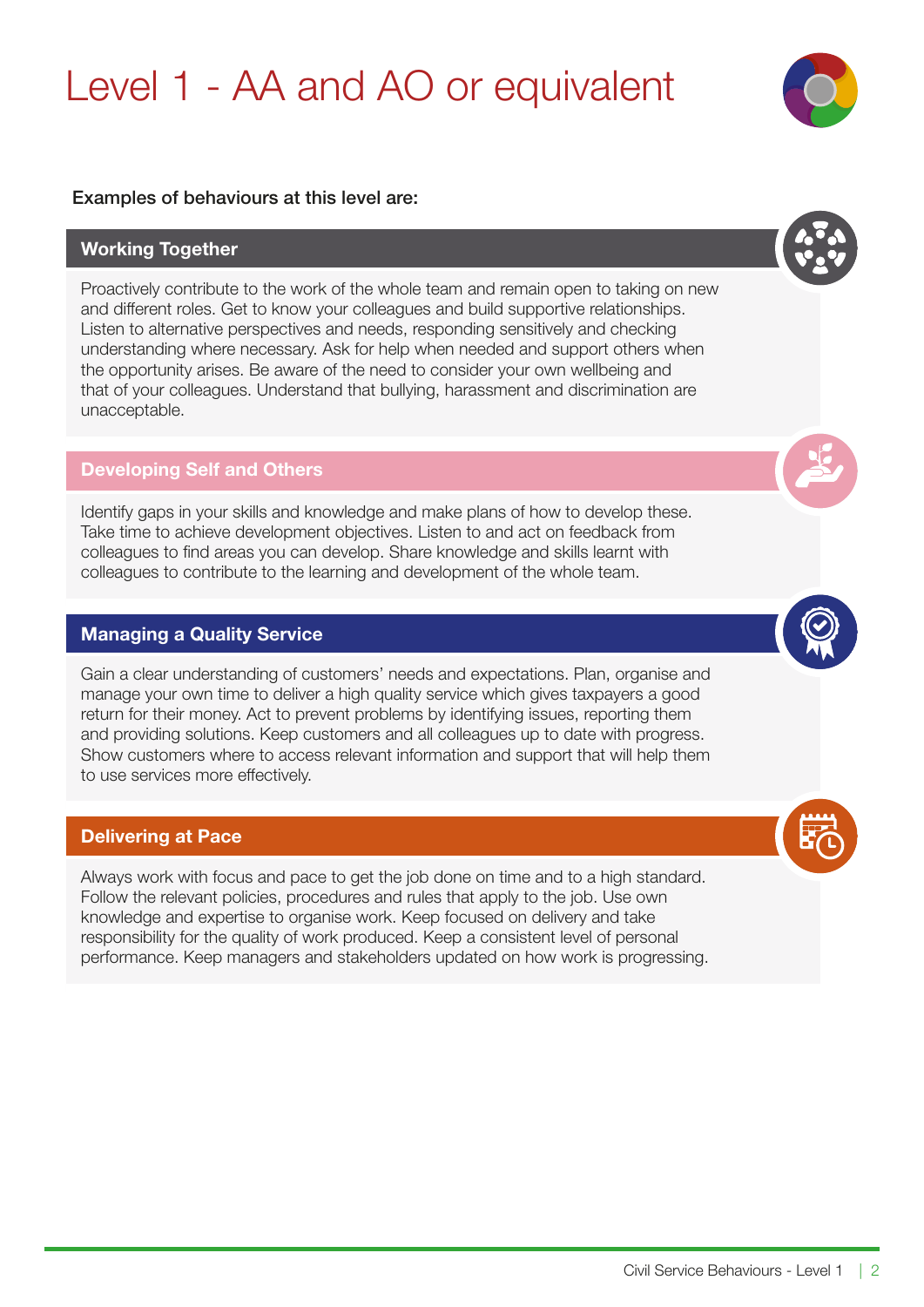### Level 2 – EO or equivalent

#### <span id="page-7-0"></span>Examples of behaviours at this level are:

#### Seeing the Big Picture

Understand how your work and the work of your team supports wider objectives and meets the diverse needs of stakeholders. Keep up to date with the issues that affect your work area. Take a keen interest in expanding knowledge in areas related to your work. Focus on overall goals and not just specific tasks to meet priorities.

#### Changing and Improving

Regularly review own and team's work and take the initiative to suggest ideas to make improvements. Give feedback on changes in a constructive manner. Take a positive, open approach to the possibility of change and encourage others to do the same. Help others to understand changes and the reasons they are being put in place. Identify and act on the effects changes are having on your role and that of the team. Look for ways to use technology to achieve efficient and effective results. Consider accessibility needs of the diverse range of end users.

#### Making Effective Decisions

Take responsibility for making effective and fair decisions, in a timely manner. Analyse and research further information to support decisions. Talk to relevant people to get advice and information when unsure how to proceed. Explain how decisions have been reached in a clear and concise way, both verbally and in writing. Demonstrate the consideration of all options, costs, risks and wider implications, including the diverse needs of end users and any accessibility requirements.

#### Leadership

Show pride and passion for your work and positive, inclusive engagement with your team. Understand your areas of responsibility and display awareness of the wider impact of your actions. Proactively role model and promote an inclusive workplace, promptly dealing with inappropriate language and behaviours when they arise, including any instances of discrimination or misconduct. Give praise and credit to colleagues and stakeholders where appropriate.

#### Communicating and Influencing

Communicate clearly and concisely both orally and in writing. Take time to consider the best communication channel to use for the audience, including making the best of digital resources and considering value for money. Interact with others in an enthusiastic way. Express ideas clearly and with respect for others. Listen to and value different ideas, views and ways of working. Respond constructively and objectively to comments and questions. Handle challenging conversations with confidence and sensitivity.









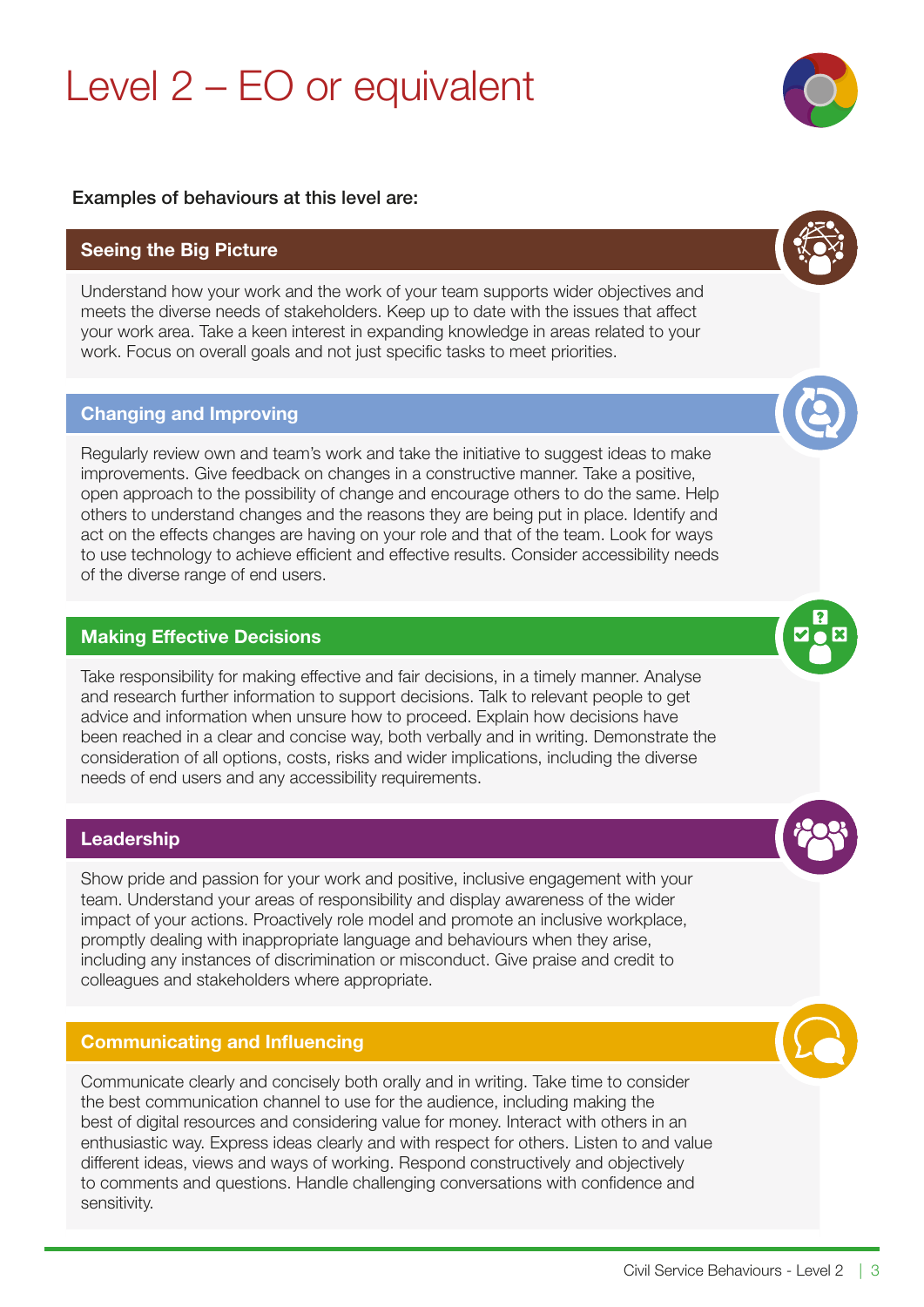### Level 2 – EO or equivalent

#### Examples of behaviours at this level are:

#### Working Together

Develop a range of contacts outside own team and identify opportunities to share knowledge, information and learning. Show genuine interest when listening to others. Contribute to an inclusive working environment where all opinions and challenges are listened to and all individual needs are taken into account. Ensure it is clear that bullying, harassment and discrimination are unacceptable. Offer support and help to colleagues when in need, including consideration of your own and their wellbeing. Change ways of working to aid cooperation within and between teams in order to achieve results.

#### Developing Self and Others

Identify gaps in own and team's skills and knowledge. Set and consistently meet development objectives. Seek learning opportunities. Support the development plans of all colleagues, recognising how diversity of experience/background can help to build an inclusive team culture. Consider the contributions of all team members and delegate work to aid the learning and development of all. Encourage and listen to developmental feedback from colleagues.

#### Managing a Quality Service

Work with customers to understand their needs and expectations. Create clear plans and set priorities which meet the needs of both the customer and the business. Clearly explain to customers what can be done. Keep colleagues and stakeholders fully informed of plans, possibilities and progress. Identify common problems that affect service, report them and find possible solutions. Deliver good customer service which balances quality and cost effectiveness.

#### Delivering at Pace

Regularly review the success of activities in the team to identify barriers to progress or challenging objectives. Identify who and what is required to ensure success, set clear goals and areas of responsibility and continually assess workloads considering individual needs. Follow relevant policies, procedures and legislation to complete your work. Ensure colleagues have the correct tools and resources available to them to do their jobs. Have a positive and focused attitude to achieving outcomes, despite any setbacks. Regularly check performance against objectives, making suggestions for improvement or taking corrective action where necessary. Ensure that colleagues are supported where tasks are challenging.





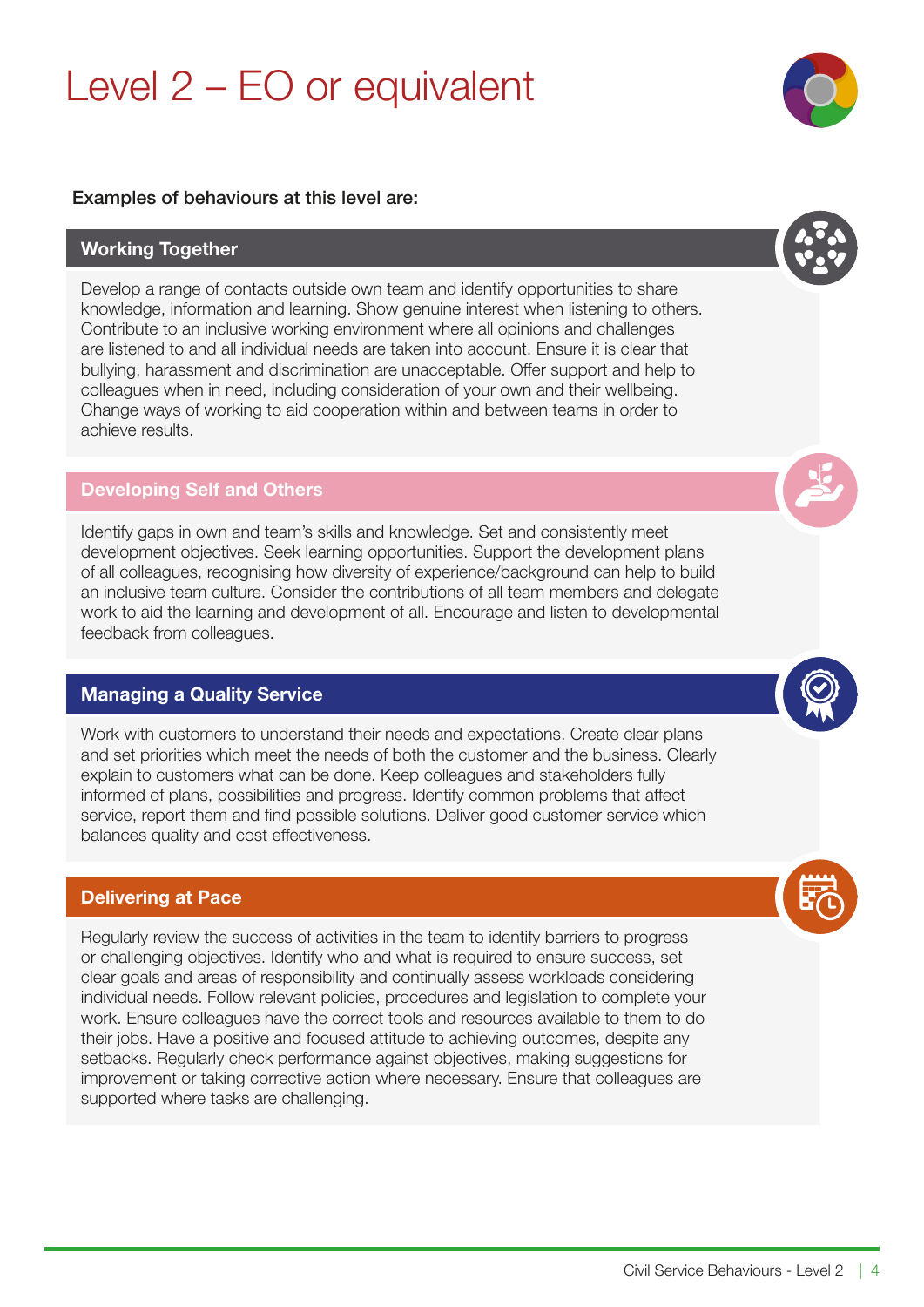## Level 3 – HEO and SEO or equivalent

#### <span id="page-9-0"></span>Examples of behaviours at this level are:

#### Seeing the Big Picture

Understand the strategic drivers for your area of work. Align activities to contribute to wider organisational priorities. Remain alert to emerging issues and trends which might impact your work area. Seek out and share experiences to develop knowledge of the team's business area. Understand how the strategies and activities of the team create value and meet the diverse needs of all stakeholders.

#### Changing and Improving

Work with others to identify areas for improvement and simplify processes to use fewer resources. Use technology where possible to increase efficiency. Encourage ideas for change from a wide range of sources. Clearly explain the reasons for change to colleagues and how to implement them, supporting individuals with different needs to adapt to change. Encourage an environment where colleagues know that they can challenge decisions and issues safely. Take managed risks by fully considering the varied impacts changes could have on the diverse range of end users.

#### Making Effective Decisions

Understand own level of responsibility and empower others to make decisions where appropriate. Analyse and use a range of relevant, credible information from internal and external sources to support decisions. Invite challenge and where appropriate involve others in decision making. Display confidence when making difficult decisions, even if they prove to be unpopular. Consult with others to ensure the potential impacts on end users have been considered. Present strong recommendations in a timely manner outlining the consideration of other options, costs, benefits and risks.

#### **Leadership**

Ensure colleagues and stakeholders have a clear understanding of objectives, activities and time-frames. Take into account different individual needs, views, and ideas, championing inclusion and equality of opportunity for all. Consider the impacts of own and team's activities on stakeholders and end users. Role-model commitment and satisfaction with role. Recognise and praise the achievements of others to drive positivity within the team. Effectively manage conflict, misconduct and non-inclusive behaviour, raising with senior managers where appropriate.





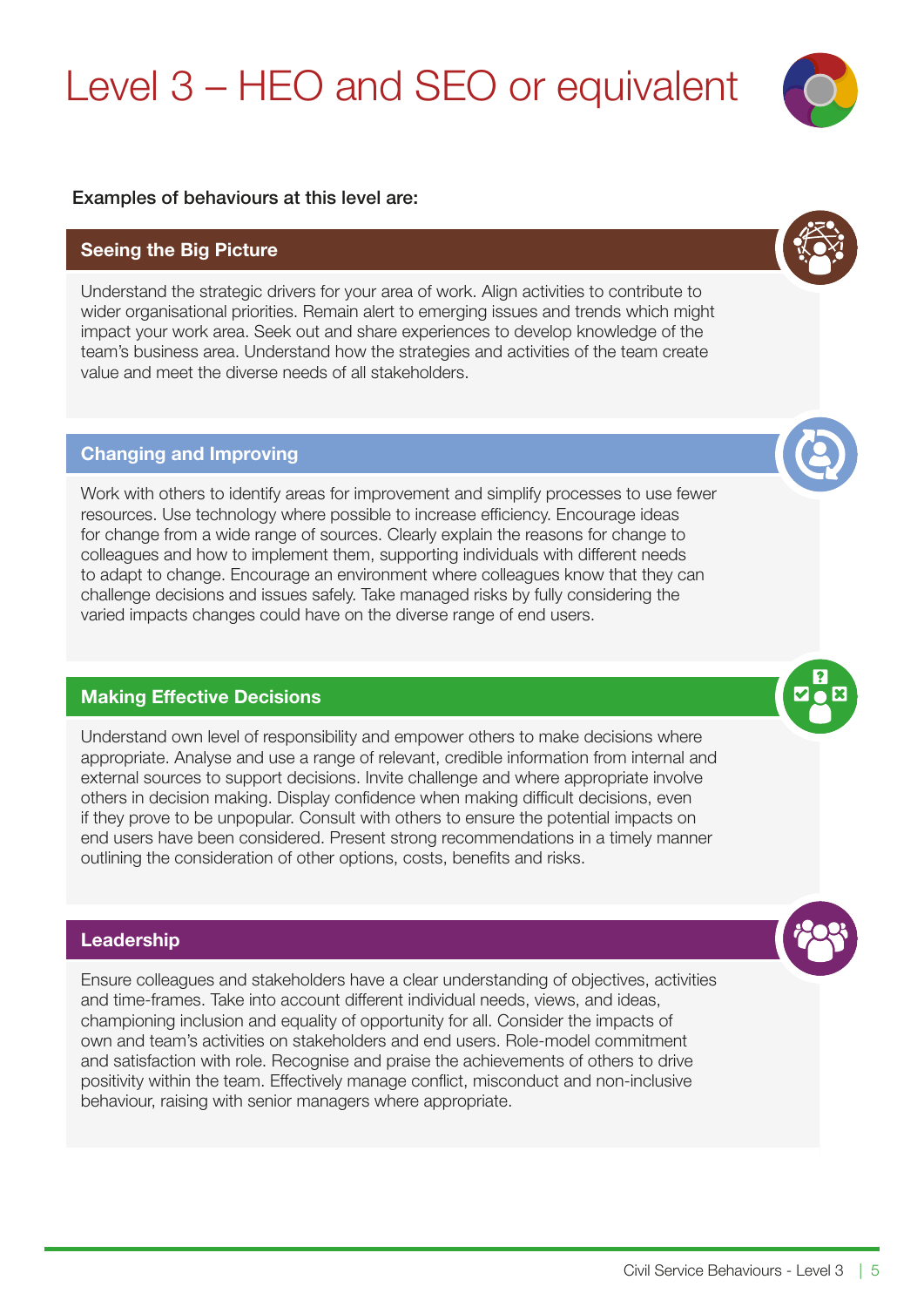## Level 3 – HEO and SEO or equivalent

#### Examples of behaviours at this level are:

#### Communicating and Influencing

Communicate in a straightforward, honest and engaging manner, choosing appropriate styles to maximise understanding and impact. Encourage the use of different communication methods, including digital resources and highlight the benefits, including ensuring cost effectiveness. Ensure communication has a clear purpose and takes into account people's individual needs. Share information as appropriate and check understanding. Show positivity and enthusiasm towards work, encouraging others to do the same. Ensure that important messages are communicated with colleagues and stakeholders respectfully, taking into consideration the diversity of interests.

#### Working Together

Encourage joined up team work within own team and across other groups. Establish professional relationships with a range of stakeholders. Collaborate with these to share information, resources and support. Invest time to develop a common focus and genuine positive team spirit where colleagues feel valued and respect one another. Put in place support for the wellbeing of individuals within the team, including consideration of your own needs. Make it clear to all team members that bullying, harassment and discrimination are unacceptable. Actively seek and consider input of people from diverse backgrounds and perspectives.

#### Developing Self and Others

Identify capability gaps for self and team. Ensure development objectives are set and achieved to address any gaps and enable delivery of current and future work. Take time to coach, mentor and develop other colleagues to support succession planning. Promote inclusiveness by respecting different personal needs in the team and use these to develop others. Reflect on own work, continuously seek and act on feedback to improve own and team's performance.





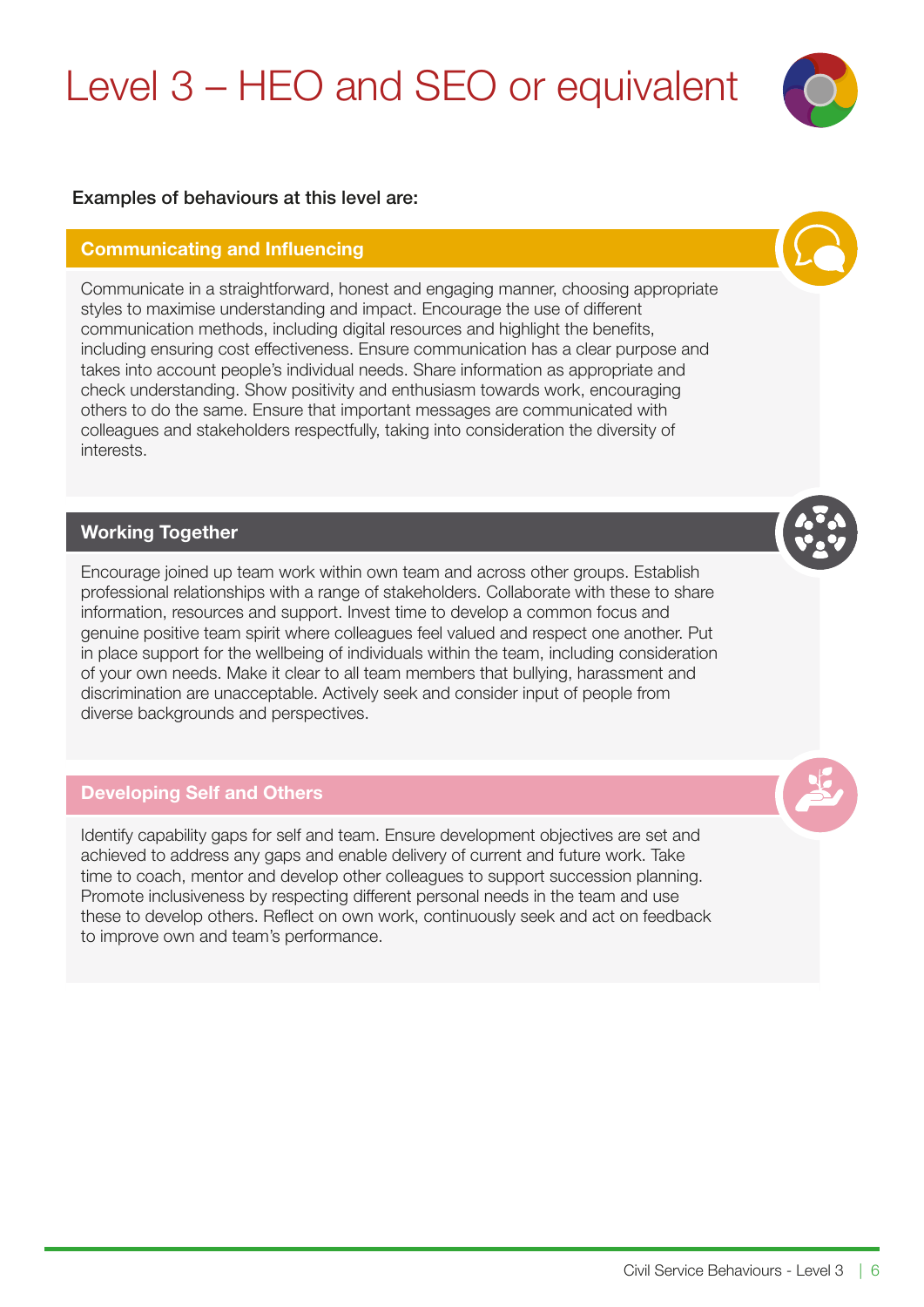## Level 3 – HEO and SEO or equivalent

#### Examples of behaviours at this level are:

#### Managing a Quality Service

Develop, implement, maintain and review systems and services to ensure delivery of professional excellence. Work with stakeholders to set priorities, objectives and timescales. Successfully deliver high quality outcomes that meet the customers' needs and gives value for money. Identify risks and resolve issues efficiently. Involve a diverse range of colleagues, stakeholders and delivery partners in developing suggestions for improvements. Establish ways to find and respond to feedback from customers about the services provided.

#### Delivering at Pace

Show a positive approach to keeping the whole team's efforts focused on the top priorities. Promote a culture of following the appropriate procedures to ensure results are achieved on time whilst still enabling innovation. Ensure the most appropriate resources are available for colleagues to use to do their job effectively. Regularly monitor your own and team's work against milestones ensuring individual needs are considered when setting tasks. Act promptly to reassess workloads and priorities when there are conflicting demands to maintain performance. Allow individuals the space and authority to meet objectives, providing additional support where necessary, whilst keeping overall responsibility.

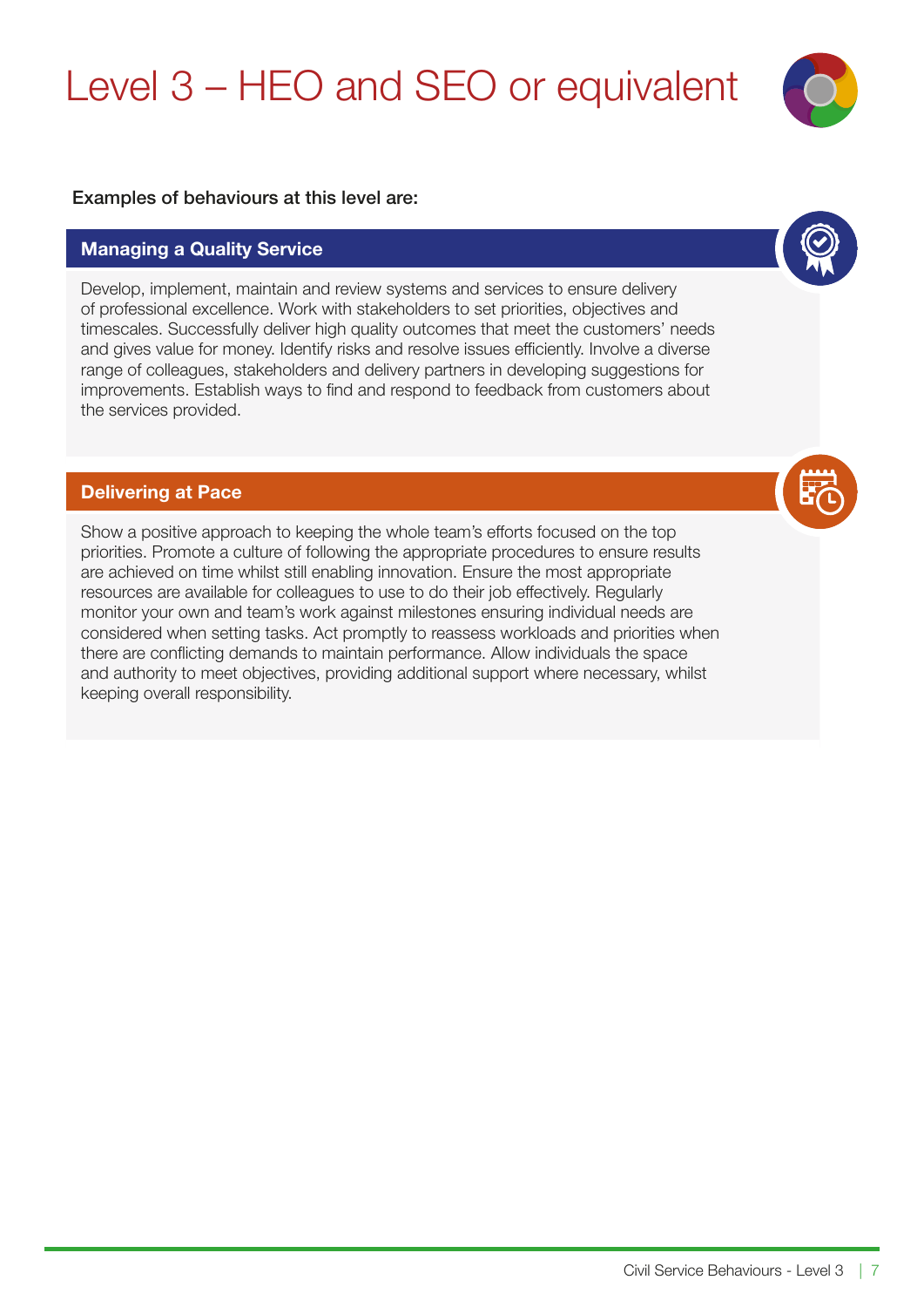### Level 4 - Grade 7 and 6 or equivalent

#### <span id="page-12-0"></span>Examples of behaviours at this level are:

#### Seeing the Big Picture

Develop and maintain an understanding of economic, social, political, environmental and technological developments to ensure activity is relevant. Ensure plans and activities in your area of work reflect wider strategic priorities and communicate effectively with senior leaders to influence future strategies. Adopt a governmentwide perspective to ensure alignment of activity and policy. Bring together views, perspectives and diverse needs of stakeholders to gain a broader understanding of the issues surrounding policies and activities.

#### Changing and Improving

Encourage, recognise and share innovative ideas from a diverse range of colleagues and stakeholders. Give people space to take initiative and praise them for their creativity. Create an environment where people feel safe to challenge and know their voice will be heard. Make changes which add value and clearly articulate how changes will benefit the business. Understand and identify the role of technology in public service delivery and policy implementation. Consider the full impact of implementing changes on culture, structure, morale and the impacts on the diverse range of end users, including accessibility needs. Identify early signs that things are going wrong and respond promptly. Provide constructive challenge to senior management on change proposals.

#### Making Effective Decisions

Clarify your own understanding and stakeholder needs and expectations, before making decisions. Ensure decision making happens at the right level, not allowing unnecessary bureaucracy to hinder delivery. Encourage both innovative suggestions and challenge from others, to inform decision making. Analyse and accurately interpret data from various sources to support decisions. Find the best option by identifying positives, negatives, risks and implications. Present reasonable conclusions from a wide range of complex and sometimes incomplete evidence. Make decisions confidently even when details are unclear or if they prove to be unpopular.





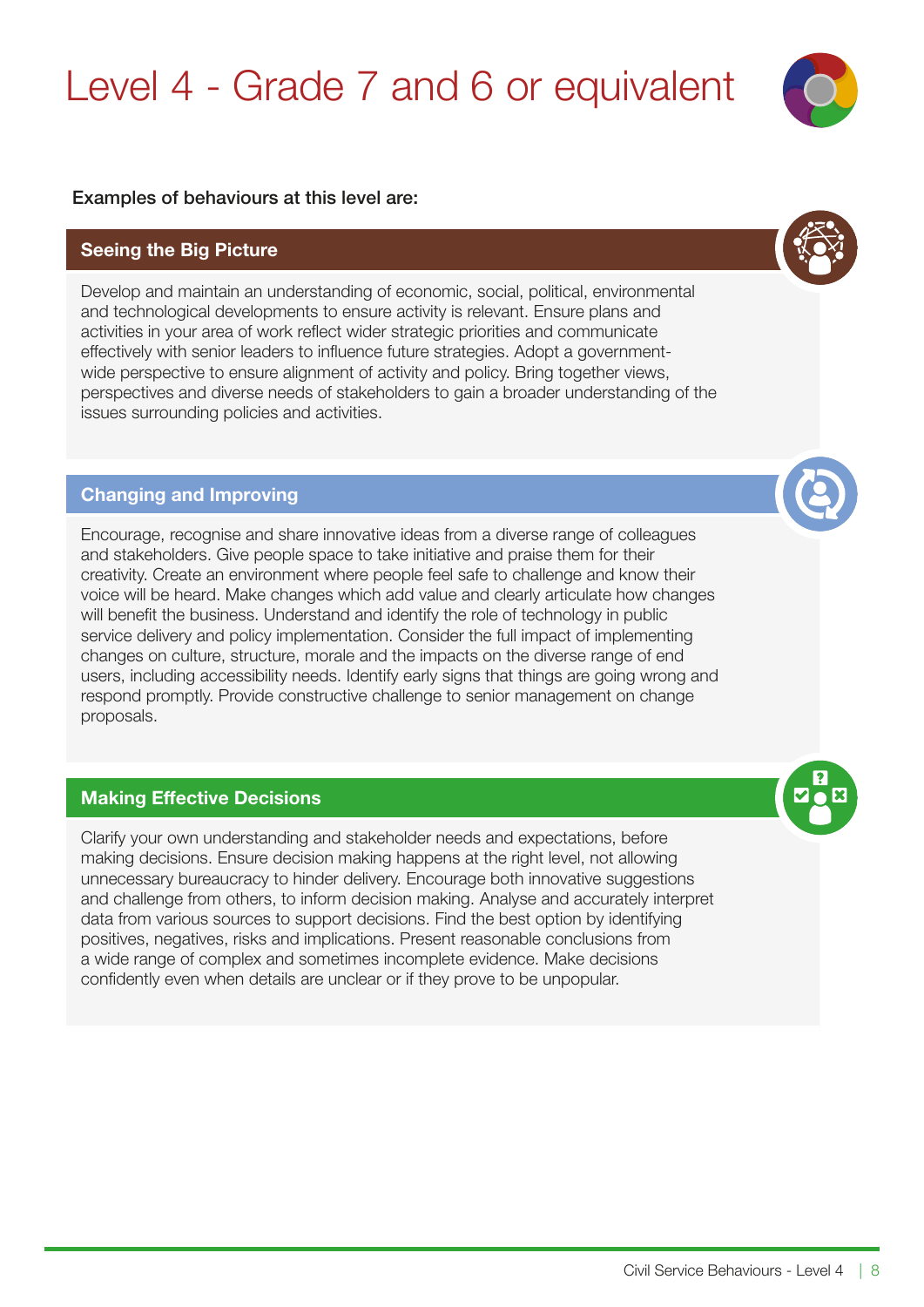### Level 4 - Grade 7 and 6 or equivalent

#### Examples of behaviours at this level are:

#### Leadership

Promote diversity, inclusion and equality of opportunity, respecting difference and external experience. Welcome and respond to views and challenges from others, despite any conflicting pressures to ignore or give in to them. Stand by, promote or defend own and team's actions and decisions where needed. Seek out shared interests beyond own area of responsibility, understanding the extent of the impact actions have on the organisation. Inspire and motivate teams to be fully engaged in their work and dedicated to their role.

#### Communicating and Influencing

Communicate with others in a clear, honest and enthusiastic way in order to build trust. Explain complex issues in a way that is easy to understand. Take into account people's individual needs. Deliver difficult messages with clarity and sensitivity, being persuasive when required. Consider the impact of the language used. Remain open-minded and impartial in discussions, whilst respecting the diverse interests and opinions of others. Introduce different methods for communication, including making the most of digital resources whilst getting value for money. Monitor the effectiveness of own and team communications and take action to improve where necessary.

#### Working Together

Actively build and maintain a network of colleagues and contacts to achieve progress on shared objectives. Challenge assumptions while being willing to compromise if beneficial to progress. Build strong interpersonal relationships and show genuine care for colleagues. Ensure consideration and support for the wellbeing of yourself and individuals throughout the team. Understand the varying needs of the team to ensure they are supported and their experiences are utilised. Create an inclusive working environment where all opinions and challenges are taken into account and bullying, harassment and discrimination are unacceptable. Remain available and approachable to all colleagues and be receptive to new ideas.









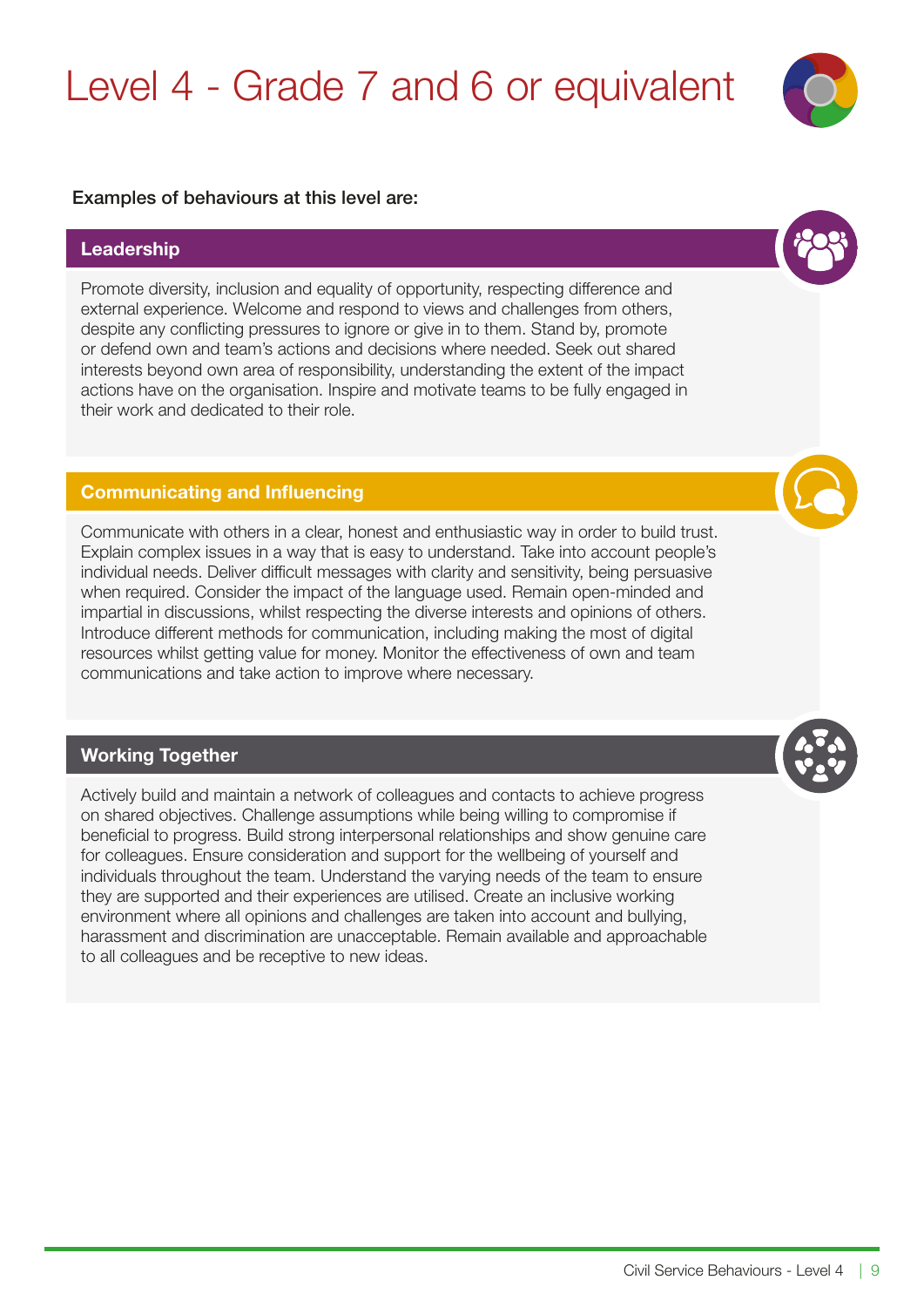### Level 4 - Grade 7 and 6 or equivalent

#### Examples of behaviours at this level are:

#### Developing Self and Others

Prioritise and role-model continuous self-learning and development. Identify areas individuals and teams need to develop in order to achieve future objectives. Support colleagues to take responsibility for their own learning and development. Ensure that development opportunities are available for all individuals regardless of their background or desire to achieve promotion. Ensure individuals take full advantage of learning and development opportunities available to them, including workplace based learning. Encourage discussions within and between teams to learn from each other's experiences and change organisational plans and processes accordingly.

#### Managing a Quality Service

Demonstrate positive customer service by understanding the complexity and diversity of customer needs and expectations. Deliver a high quality, efficient and cost effective service by considering a broad range of methods for delivery. Ensure full consideration of new technologies, accessibility and costings. Make clear, practical and manageable plans for service delivery. Ensure adherence to legal, regulatory and security requirements in service delivery. Proactively manage risks and identify solutions. Establish how the business area compares to industry best practice. Create regular opportunities for colleagues, stakeholders, delivery partners and customers to help improve the quality of service.

#### Delivering at Pace

Ensure everyone clearly understands and owns their roles, responsibilities and business priorities. Give honest, motivating and enthusiastic messages about priorities, objectives and expectations to get the best out of people. Comply with legal, regulatory and security requirements in service delivery. Set out clear processes and standards for managing performance at all levels. Ensure delivery of timely quality outcomes, through providing the right resources to do the job, reviewing and adjusting performance expectations and rewarding success. Maintain own levels of performance in challenging circumstances and encourage others to do the same.







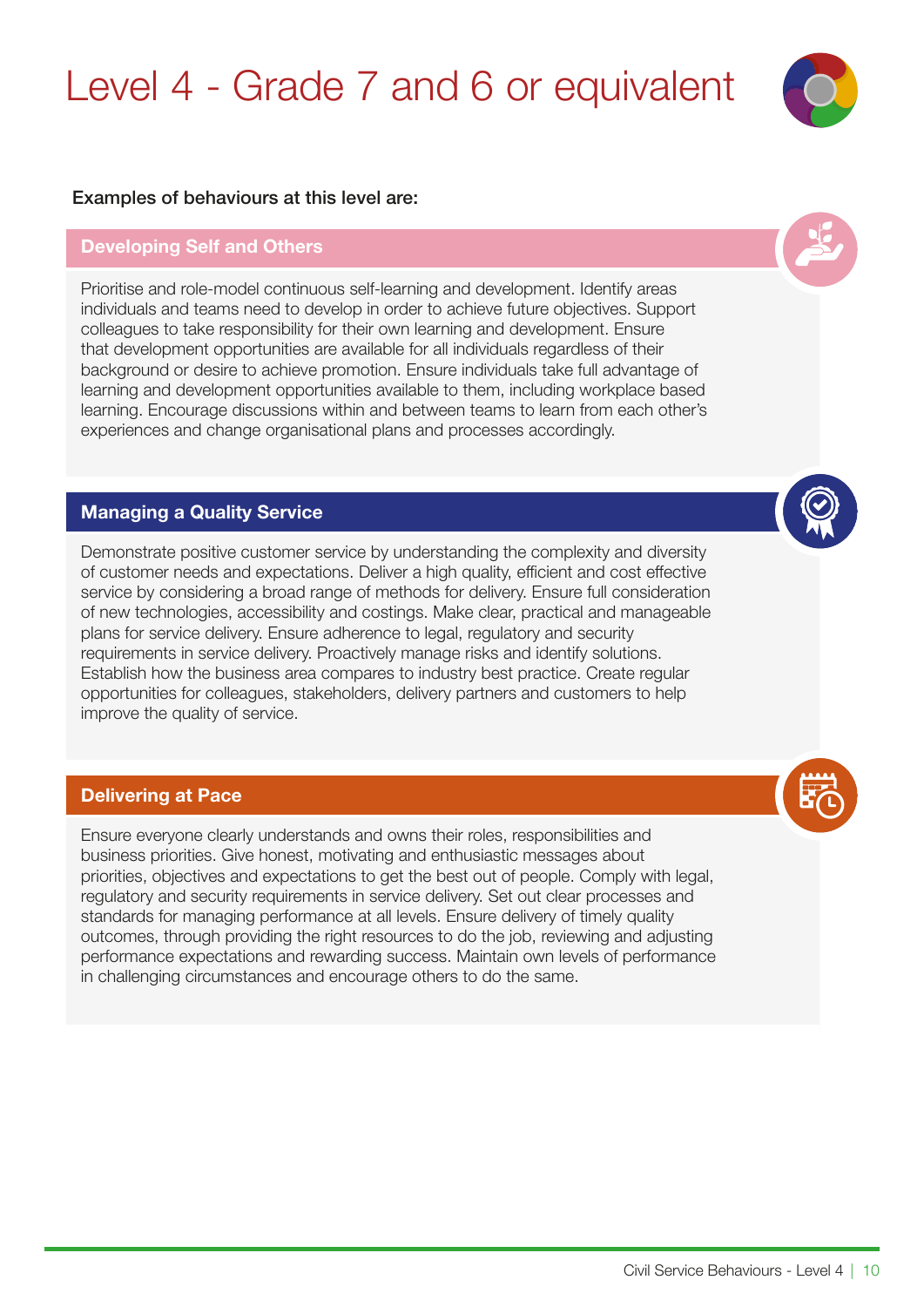### Level 5 - Deputy Director or equivalent

#### <span id="page-15-0"></span>Examples of behaviours at this level are:

#### Seeing the Big Picture

Anticipate the long-term impact on the Department of economic, political, environmental, social and technological developments, at both national and international levels. Create joined up strategies that put into practice and support the Government's vision for the future. Identify and shape how your work area fits within and supports the priorities of the organisation. Develop an in-depth insight into customers, services, communities and markets affected by your work areas and the wider public sector context. Ensure work is in the national interest whilst meeting the diverse needs of all end users.

#### Changing and Improving

Challenge the way things have always been done and suggest improvements, learning from experience. Seek, encourage and recognise initiative and imaginative ideas from a wide range of people. Promote an environment where all colleagues feel safe to challenge. Encourage measured risk taking and innovation to deliver better approaches and services. Implement changes that transform flexibility, responsiveness and quality of service. Ensure changes add value to the business and express clearly how and why changes are necessary. Lead the transformation towards using digital technologies ensuring full consideration of accessibility needs and the diverse range of end users. Manage change effectively and respond promptly to critical events. Constructively challenge changes which are unhelpful.

#### Making Effective Decisions

Act decisively and make bold, unbiased decisions at a strategic level. Make sense of a wide range of political and national pressures and influences to develop strategies which meet organisational goals. Clearly communicate the purpose and reasons for recommendations and decisions. Consult with others where necessary to ensure decisions meet the diverse needs of the end users. Accept and respond to challenge constructively. Clearly recommend the best option articulating risks and impacts on economic, environmental, political and social factors.





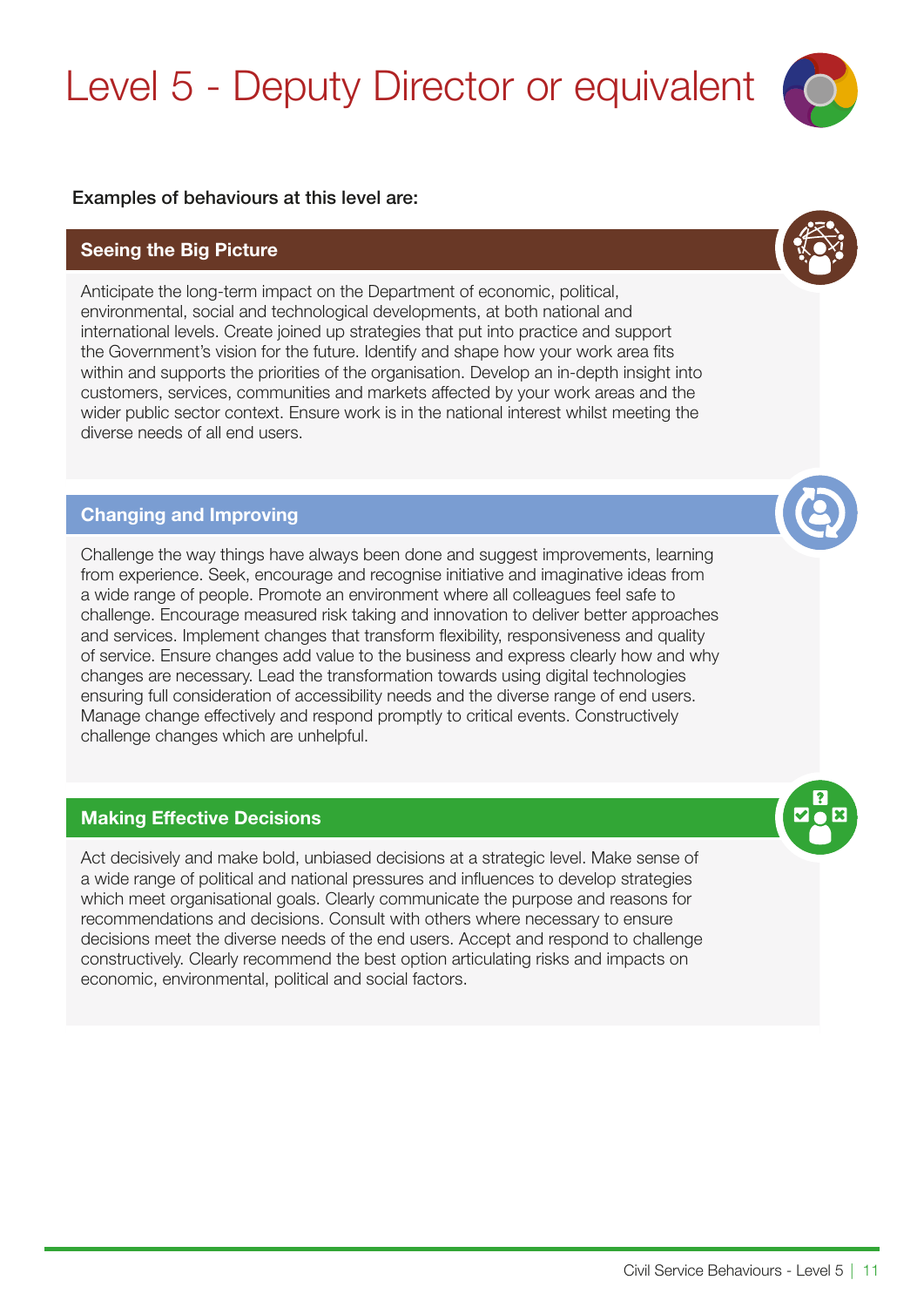### Level 5 - Deputy Director or equivalent

#### Examples of behaviours at this level are:

#### Leadership

Remain visible and approachable to all colleagues and stakeholders. Actively promote the reputation of the organisation with pride, both internally and externally. Display passion and enthusiasm for the work, helping to inspire colleagues and stakeholders to fully engage with the aims and long term vision. Embed a culture of inclusion and equal opportunity for all, where the diversity of individuals' backgrounds and experiences are valued and respected. Work to influence the strategy, direction and culture to increase effectiveness.

#### Communicating and Influencing

Implement communication strategies which ensure effective communications are embedded and take account of people's individual needs. Embed a culture where there is a wide ranging use of the infrastructure in place to support varied communication methods which deliver value for money. Communicate in a straightforward, honest and truthful way with consideration for the impact of the method used. Communicate with conviction and clarity in the face of tough negotiations or challenges. Respect and consider the diversity of the audience when giving messages and deliver these appropriately. Influence external partners, stakeholders and customers successfully securing mutually beneficial outcomes.

#### Working Together

Proactively create, maintain and promote a strong network of contacts across the organisation and externally. Embed an inclusive culture of creating positive and supportive teams who consider the diverse needs and feelings of other colleagues. Ensure consideration and support for the wellbeing of all individuals across the organisation. Set out clear expectations that bullying, harassment, and discrimination are unacceptable. Encourage and establish mechanisms to share knowledge and resources across boundaries to support the business. Encourage teams to engage with a variety of delivery partners and stakeholders, listen to and act on their feedback.



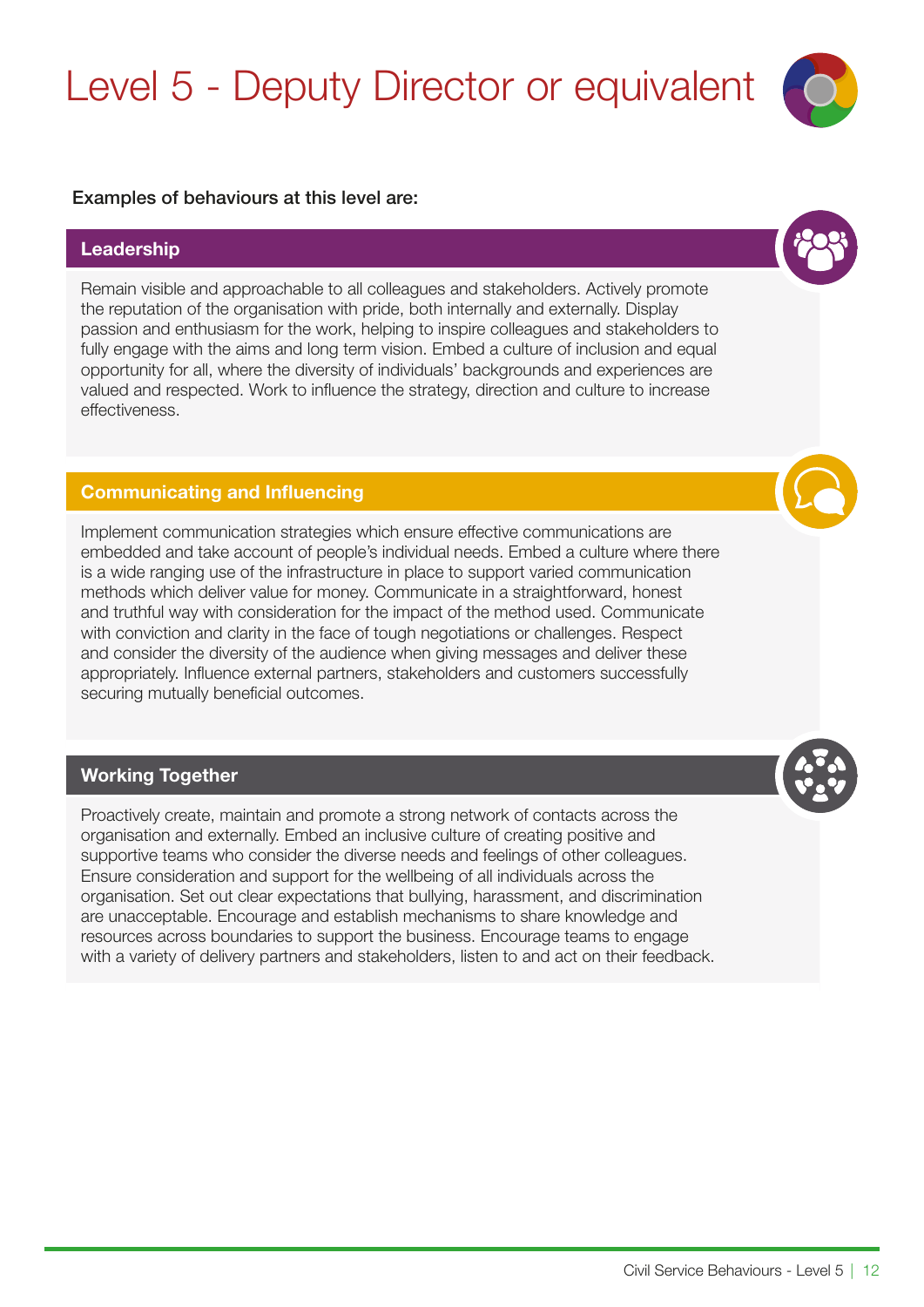### Level 5 - Deputy Director or equivalent

#### Examples of behaviours at this level are:

#### Developing Self and Others

Provide a range of experiences to encourage development, talent and career management for all individuals. Role-model continuous self-learning and development, evaluate effectiveness and plan next steps. Ensure colleagues take responsibility for their own learning and development. Provide colleagues with opportunities to share their knowledge and skills with others to build organisational effectiveness. Share own expertise through coaching and mentoring to support teams to succeed. Create an inclusive environment from which all individuals can develop regardless of their needs or background. Deliver strategies to grow sustainable capability across all groups, including those with high potential and ensuring that the strategies tackle the imbalance in diversity.

#### Managing a Quality Service

Clarify and articulate the diverse requirements of customers and delivery partners. Use customer insight to drive high quality and efficient service delivery which is a good investment of taxpayers money. Work collaboratively with customers and delivery partners to manage, monitor and deliver agreed outcomes. Identify areas for improvement and make appropriate changes to reach professional excellence. Break down complex aims into clear, practical and manageable plans. Identify the resource requirements to support implementation. Ensure risks are monitored and managed to prevent issues with service delivery wherever possible.

#### Delivering at Pace

Translate strategic priorities into clear outcome-focused objectives for managers and teams. Promote resilience and responsiveness in the organisation. Deliver against own objectives, while ensuring others take responsibility for their areas. Establish an inclusive culture which allows people space and authority to deliver their objectives whilst ensuring appropriate support is in place when needed. Give people credit for maintaining focus on priorities, while responding quickly to changing requirements. Act as a role model for delivery by showing efficiency and focus, while being open to new ideas and honest about challenges. Provide clarity about the action required to achieve results and address unexpected developments. Ensure all appropriate tools and resources are available for individuals to fulfill their job role.





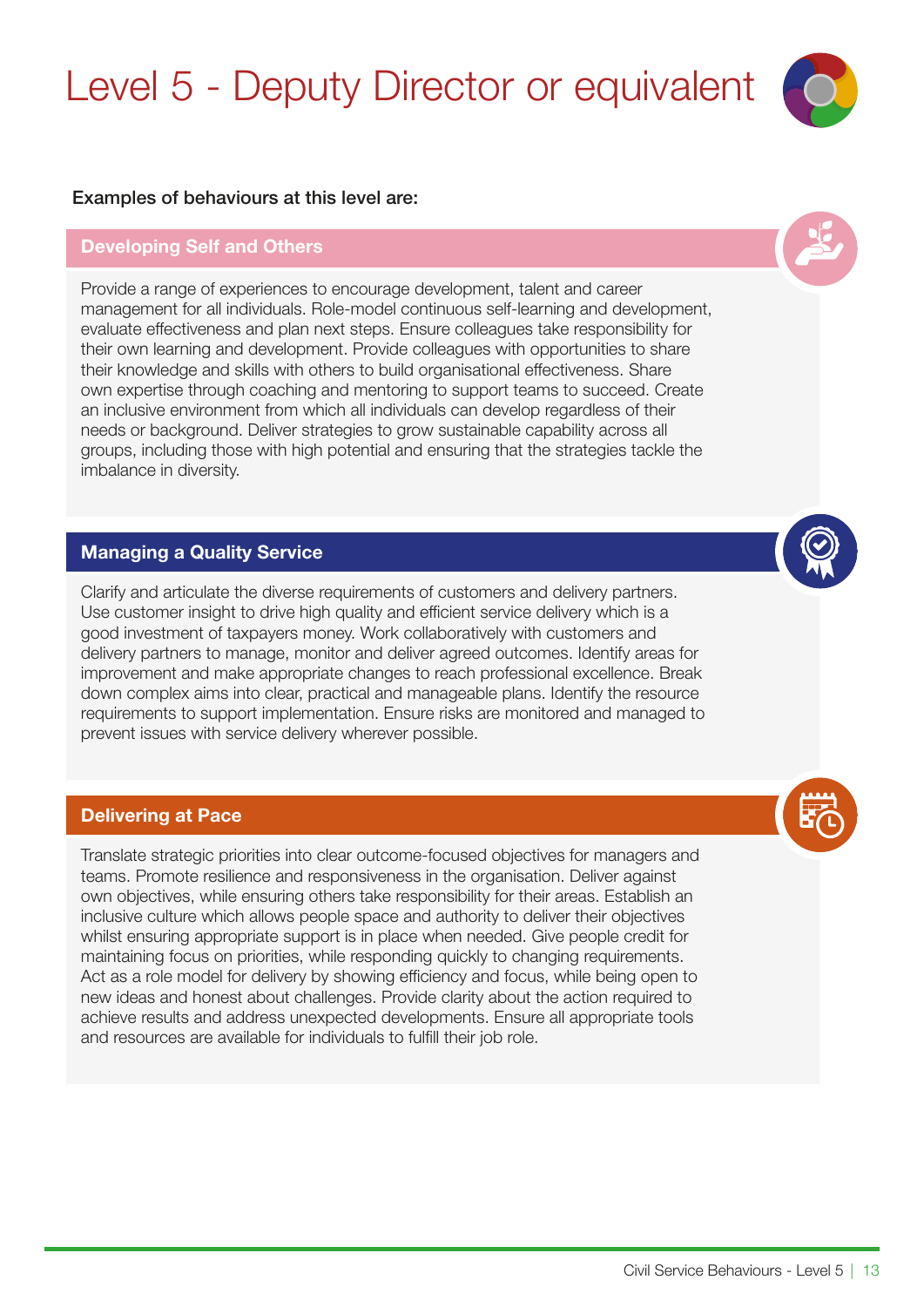### Level 6 - Director and Director General

#### <span id="page-18-0"></span>Examples of behaviours at this level are:

#### Seeing the Big Picture

Develop an in-depth insight into the dynamics and issues surrounding the Department and the Government. Understand political, economic, social, environmental and technological impact at both national and international levels. Establish where the Department sits within and aligns across the Civil Service. Ensure teams understand their role within the wider business. Shape the Department's role and purpose in delivering civil service priorities which are in the national interest and meet the diverse needs of all stakeholders. Create clear long-term strategies focused on adding value to the nation and making real, lasting change beyond the Civil Service. Fully engage with senior leaders from across government to support strategic decision making.

#### Changing and Improving

Constructively challenge bureaucratic decision making, resourcing structures and processes across the Civil Service. Strive to simplify approaches to create an effective organisation using digital technologies ensuring full consideration of accessibility needs and the diverse range of end users. Proactively champion and lead change, seeking innovative new approaches, policies and systems that add value to the organisation. Create a culture of innovation, flexibility and responsiveness enabling departments to swiftly respond to change. Have the confidence to take calculated risks to change how things are done. Establish an environment where all colleagues feel safe to challenge without fear. Consider the full impact of change on the organisational culture and wider government structures.

#### Making Effective Decisions

Develop departmental or functional strategies and priorities while considering a wide range of political, national and international pressures. Manage and mitigate evaluated risks and options when making decisions. Demonstrate transparency around decisions and create a culture where others feel able to challenge decisions being made. Give unbiased evidence-led advice to Ministers and other senior officials based on extensive robust analysis. When required, be able to make unpopular decisions and defend them at the highest level. Ensure early and continued engagement with the right stakeholders when making recommendations or decisions. Emphasise the importance of considering the different needs of end users.









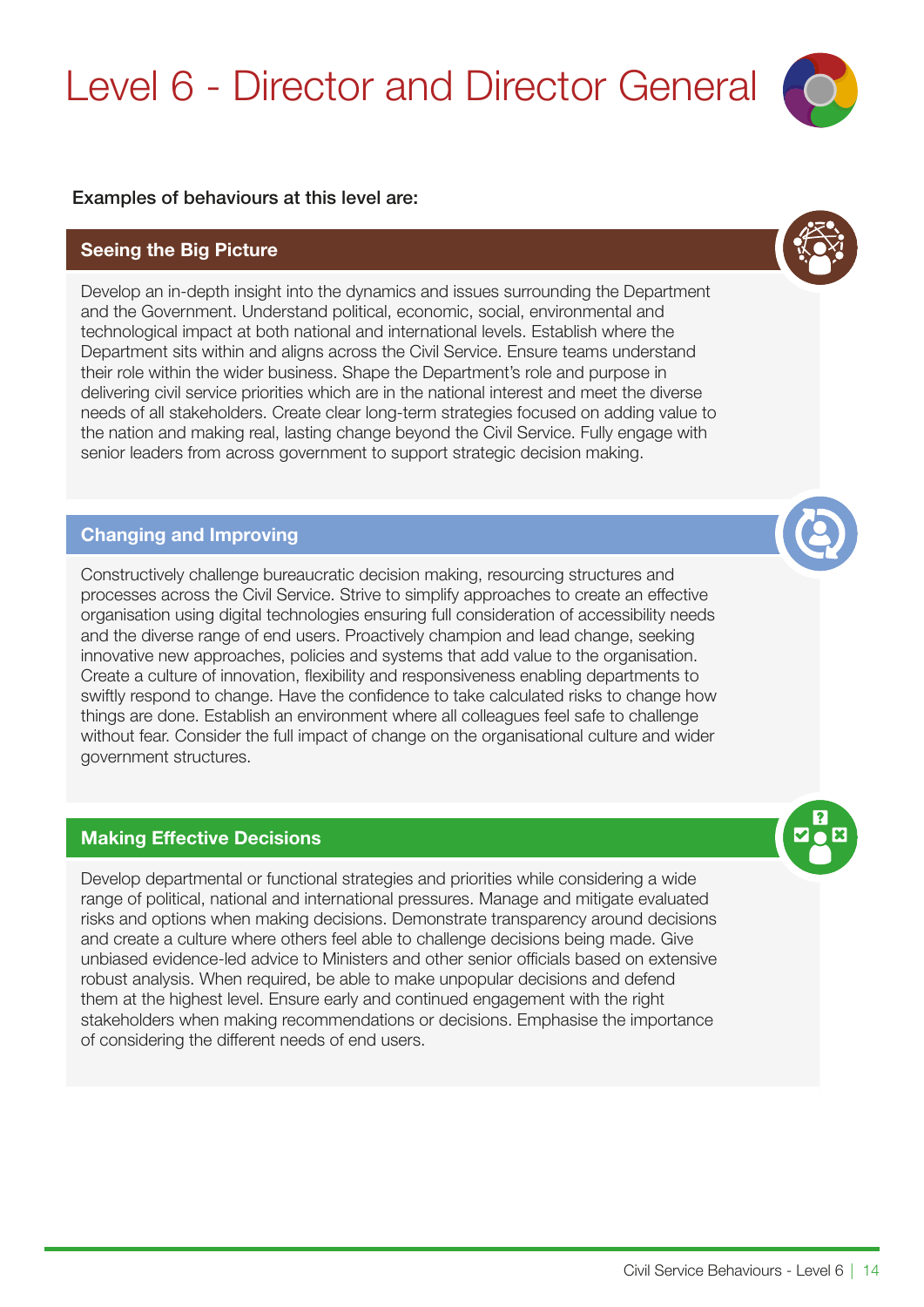### Level 6 - Director and Director General

#### Examples of behaviours at this level are:

#### Leadership

Actively develop and protect the reputation of the Civil Service, creating a sense of pride and passion for public service. Present a clear and focused strategy with direction for the future. Act in ways that are highly visible, inspirational and credible at the most senior levels across and outside of the Civil Service. Create an inclusive environment where diversity is valued and there is equality of opportunity for all. Engage positively in debate and resolve ambiguities, gaining the best possible outcomes for the Department.

#### Communicating and Influencing

Demonstrate and promote communicating with honesty, integrity, impartiality and objectivity. Ensure there is the infrastructure to support varied communication methods which are cost effective and keep up with advances in digital technology. Develop a culture where colleagues consider the individual needs of people when deciding how to communicate and understand the impacts of the chosen methods. Communicate purpose and direction with respect, clarity and enthusiasm. Overcome objections to gain acceptance of the vision and purpose of the Department. Use your influence to make a positive difference across the Civil Service and externally.

#### Working Together

Drive an inclusive and collaborative working culture which values diversity and encourages, openness, approachability and sensitivity. Ensure the wellbeing of all individuals is valued across the organisation. Confront issues and challenge assumptions at the highest levels, no matter how uncomfortable, in an assertive yet constructive way. Create a culture where bullying, harassment and discrimination are unacceptable. Build a strong diverse network of professional relationships across the highest levels of government and with Non-Executive Directors. Act for the wider good of the Civil Service by improving governance at board level to meet Civil Service objectives.